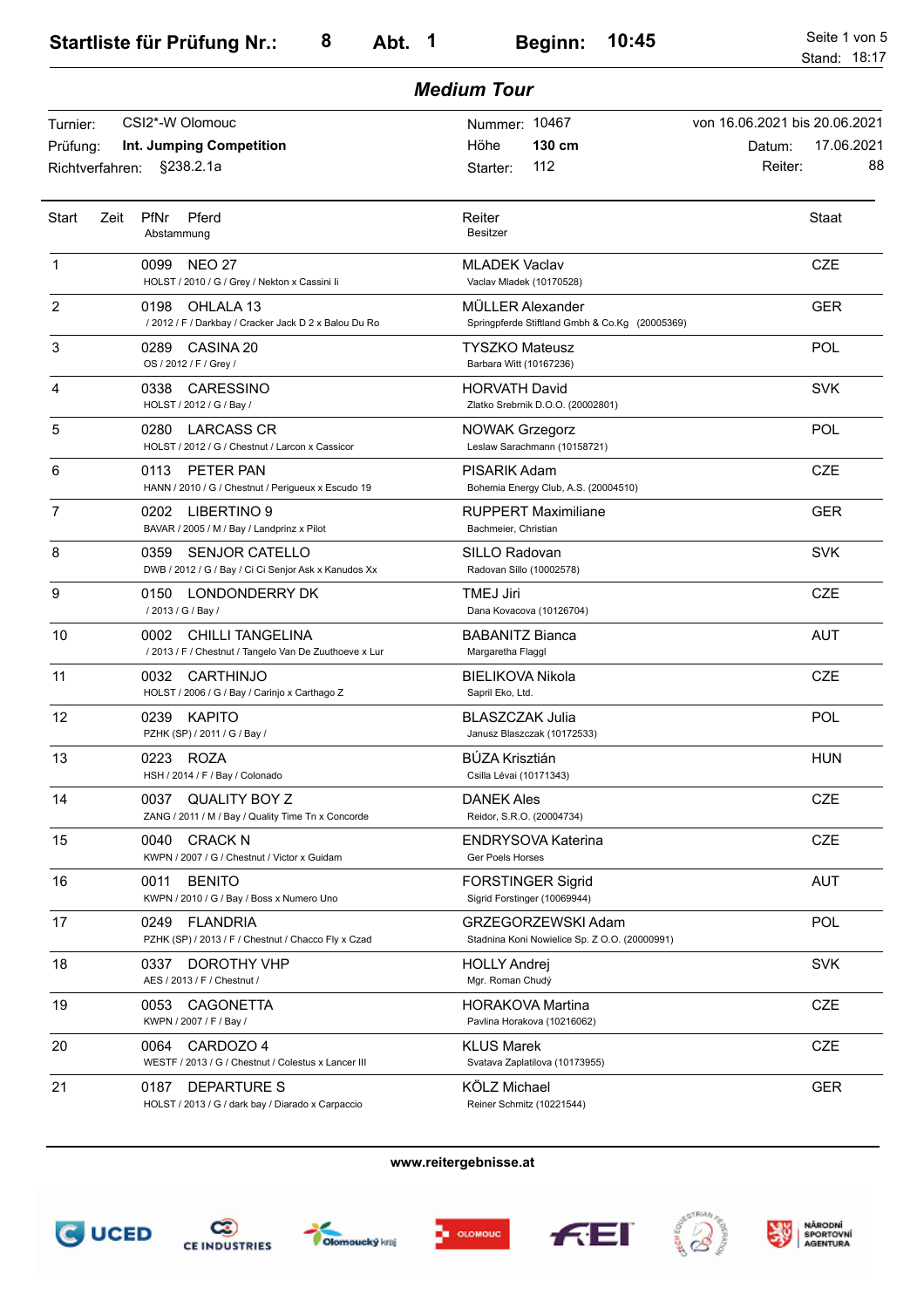|    | 8<br>Abt.<br>$\overline{\mathbf{1}}$<br><b>Startliste für Prüfung Nr.:</b>              | 10:45<br><b>Beginn:</b>                                   | Seite 2 von 5<br>Stand: 18:17 |
|----|-----------------------------------------------------------------------------------------|-----------------------------------------------------------|-------------------------------|
| 22 | <b>HOKEY POKEY</b><br>0260<br>KWPN / 2012 / F / Grey /                                  | KOSZUCKA Malgorzata<br>Bernard Grzywna (10209871)         | POL                           |
| 23 | <b>CARINTENDER</b><br>0267<br>OS / 2010 / G / Grey / Carinue x Contender                | KOZIAROWSKI Jaroslaw<br>Urszula Koziarowska               | POL                           |
| 24 | 0342<br>ELASKO HERO<br>SBS / 2010 / G / Bay / Erco Van T Roosakker                      | <b>KUCHAR Tomas</b><br>Jozef Wild                         | <b>SVK</b>                    |
| 25 | 0084<br>ARMANI<br>CZEWB / 2012 / G / white /                                            | LARYSOVA Tina<br>Tina Larysova (10178842)                 | <b>CZE</b>                    |
| 26 | <b>CASSITAL BY BORIS</b><br>0087<br>/ 2012 / G / white /                                | <b>MALAK Vladimir</b><br>Petra Zemanova (10210560)        | <b>CZE</b>                    |
| 27 | 0070<br><b>MAGIC LIFE</b><br>HOLST / 2010 / F / Grey / Cassini I x Askari               | KOLAROVA Veronika<br>Pap Spol. S.R.O. (20000733)          | <b>CZE</b>                    |
| 28 | MEIDLINGER S CHIARA<br>0349<br>AWHA / 2012 / F / Bay /                                  | NASTICKY Viliam Jun.<br>Viliam Jun. Nasticky (10000083)   | <b>SVK</b>                    |
| 29 | <b>MESSIS</b><br>0264<br>DSP (BRAND) / 2013 / G / Bay / Messenger x Wantoz              | <b>KOZA Lukasz</b><br>Katarzyna Jankowska (10105784)      | POL                           |
| 30 | 0010<br><b>MEVISTO'S CORWINNI</b><br>/ 2010 / M / Grey / 5159 Winningmood Van De Arenbe | <b>ENGLBRECHT Roland</b><br>Mevisto Gmbh                  | <b>AUT</b>                    |
| 31 | 0328<br>NASHUA AEG<br>BWP / 2013 / F / Bay /                                            | <b>GULASOVA Tereza</b><br>T & L (20004246)                | <b>SVK</b>                    |
| 32 | 0319<br><b>NICE LADY</b><br>HOLST / 2013 / F / Bay /                                    | CIGAN Jan Jun.<br>Walter Ulan (10128833)                  | <b>SVK</b>                    |
| 33 | 0127<br>NOGALINA Z<br>ZANG / 2012 / F / Bay / Numero Uno x Montender 2                  | SIDLO Radek<br>Gerben Morsink (10015483)                  | <b>CZE</b>                    |
| 34 | <b>REIKY</b><br>0056<br>CZEWB / 2013 / F / Chestnut /                                   | <b>HRUSKA Jiri</b><br>Elena Kopecka (10197383)            | <b>CZE</b>                    |
| 35 | SAMBA DE LA MAGNIFICA<br>0175<br>BAVAR / 2010 / F / Bay / Sly Del La Magnifica x Cornet | <b>BRENNER Andreas</b><br>Martin Thalhauser (10176718)    | <b>GER</b>                    |
| 36 | 0043<br><b>SAMY SANG-FROID</b><br>/ 2011 / F / Bay / Consulent Z x Candillord           | <b>GRUNTHALOVA Nicola</b><br>Kamil Plucinsky (10218025)   | <b>CZE</b>                    |
| 37 | 0110<br><b>SEJNA1</b><br>/ 2003 / F / Bay / Autonom x Libertus                          | PICHRTOVÁ Rozalie<br>Jan Kubricky                         | <b>CZE</b>                    |
| 38 | <b>STIGMATICA</b><br>0258<br>HANN / 2011 / F / Bay /                                    | JAROCKA Zuzanna<br>Jacek Strzalkowski (10187008)          | <b>POL</b>                    |
|    | Pause - Break                                                                           |                                                           |                               |
| 39 | <b>STING</b><br>0068<br>CZEWB / 2010 / G / white /                                      | <b>KOCI Lenka</b><br>Vlasta Kukuckova (10241018)          | <b>CZE</b>                    |
| 40 | MAGIC 14<br>0016<br>OS / 2005 / G / Chestnut / Quidam De Revel x Argentinus             | <b>RAISCH Matthias</b><br>Lea-Florentina Kohl             | <b>AUT</b>                    |
| 41 | 0128<br>QUADIRA<br>HANN / 2013 / F / Bay /                                              | SKANDEROVA Miroslava<br>Staj Mustang S.R.O. (20001025)    | <b>CZE</b>                    |
| 42 | <b>CRADO VON WICHENSTEIN</b><br>0027<br>CH / 2007 / G / Dark bay / Contendro I x Cento  | <b>BARTONKOVA Nyna</b><br>Radimex Group S.R.O. (20006337) | <b>CZE</b>                    |
| 43 | <b>CALINE Z</b><br>0310<br>ZANG / 2010 / F / Bay /                                      | <b>BREZNOVA Natalie</b><br>Kamil Plucinsky                | <b>SVK</b>                    |
| 44 | <b>ILLUSION</b><br>0311<br>/ 2008 / F / Bay /                                           | <b>BRHLOVA Katarina</b><br>Katarina Brhlova (10153299)    | <b>SVK</b>                    |
| 45 | DESANNE VAN TL<br>0361<br>/ 2009 / F / Grey / Toulon x Capital                          | <b>VERSOVSKA Natalia</b><br>Andrea Versovska              | <b>SVK</b>                    |











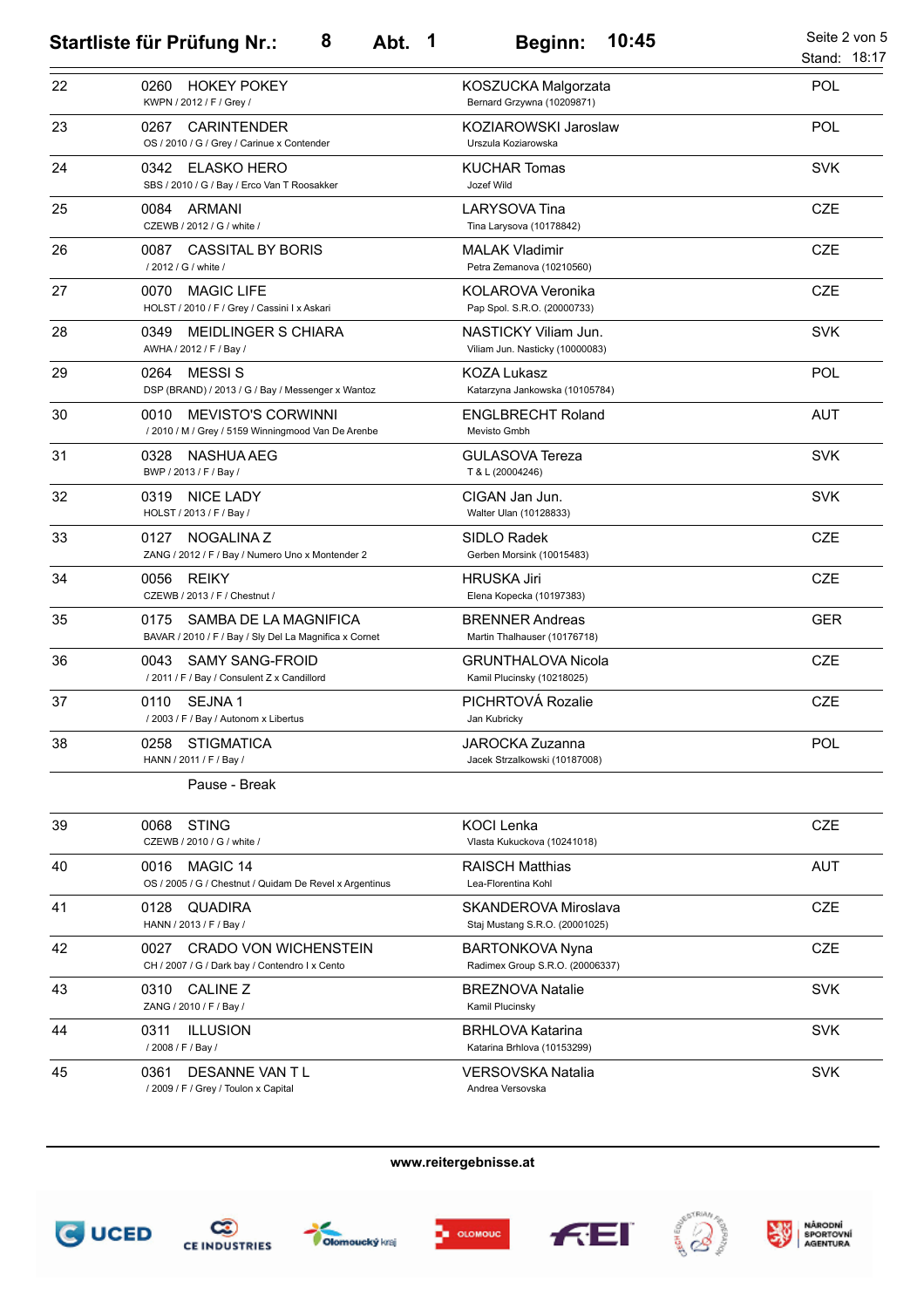|    | 8<br>Abt. 1<br><b>Startliste für Prüfung Nr.:</b>                                        | 10:45<br>Beginn:                                                          | Seite 3 von 5<br>Stand: 18:17 |
|----|------------------------------------------------------------------------------------------|---------------------------------------------------------------------------|-------------------------------|
| 46 | <b>E-VINCENT</b><br>0082<br>KWPN / 2009 / G / Bay / Numero Uno x Oklund                  | <b>KUCEROVA Katerina</b><br>Pivovar Svijany A.S., Tomas Kucera (20004861) | <b>CZE</b>                    |
| 47 | UTOPIE DE LA CHOQUE<br>0063<br>/ 2008 / G / Bay /                                        | KINCL JR. Josef<br>Abik Jaroslav                                          | <b>CZE</b>                    |
| 48 | ABBY<br>0169<br>DSP (BRAND) / 2013 / F / Chestnut / Acadius x Chap 47                    | <b>AHLMANN Pheline</b><br>Lica Servis S.R.O. (20001548)                   | <b>GER</b>                    |
| 49 | ARCHIEBALD<br>0104<br>ZCHKS / 2012 / M / Bay /                                           | NOVAK Anna Lani<br><b>Martin Bulík</b>                                    | <b>CZE</b>                    |
| 50 | 0207<br><b>BAILANDO 52</b><br>OS / 2013 / M / brown bay / Balou Du Rouet x Landor S      | SPREHE Jörne<br>Gestüt Sprehe Gmbh (20000695)                             | <b>GER</b>                    |
| 51 | <b>BIPEGGIO</b><br>0231<br>WESTF / 2013 / M / brownbay /                                 | <b>DWAN Shane</b><br>Albert Sprehe                                        | <b>IRL</b>                    |
| 52 | 0286<br><b>BLANT</b><br>OS / 2009 / G / Bay /                                            | STRZALKOWSKI Antoni<br>Biala Woda Piotr Strzalkowski (20003446)           | POL                           |
| 53 | CAIO LARGO Z<br>0308<br>ZANG / 2011 / M / Bay /                                          | ZIDAR KLEMENCIC Nina<br>Nina Zidar Klemencic (10120051)                   | <b>SLO</b>                    |
| 54 | 0139<br>CALOX<br>HANN / 2013 / M / Bay / Cador 5 x Lordanos                              | STRNADLOVÁ Lucie<br>Staj Mustang S.R.O. (20001025)                        | <b>CZE</b>                    |
| 55 | <b>CENSOR</b><br>0049<br>HOLST / 2008 / G / Grey / Carthago x Cassini II                 | <b>HENTSEL Marek</b><br>Jk Banik Ostrava                                  | <b>CZE</b>                    |
| 56 | 0352<br><b>CORINTH</b><br>HOLST / 2012 / M / Bay /                                       | POLAKOVICOVA Katarina<br>Jana Polakovicova (10197935)                     | <b>SVK</b>                    |
| 57 | 0212<br>COUPON 6<br>HANN / 2011 / G / Grey / Coupe De Coeur 2 x Stakkato                 | <b>THEELEN Daniela</b><br>Gestüt Sprehe Gmbh (20000695)                   | <b>GER</b>                    |
| 58 | 0126<br><b>DARTANAN</b><br>/ 2010 / G / light Bay / 1385 Leonce x 5055 Landos            | <b>SALKOVA Tina</b><br>Salkova Dagmar                                     | <b>CZE</b>                    |
| 59 | 0309<br>VALENTINO<br>/ 2012 / M / Bay /                                                  | <b>BENOVICSOVA Lenka</b><br>Lenka Benovicsova (10235938)                  | <b>SVK</b>                    |
| 60 | DELPHINE Z<br>0350<br>ZANG / 2014 / F / Bay /                                            | <b>PAL Robert</b><br>Robert Pal (10002643)                                | <b>SVK</b>                    |
| 61 | 0306<br><b>IRON MAN TW</b><br>KWPN / 2012 / M / Grey / Zilverstar T x Rubert R.          | PANGERŠIC Nina<br>Suzana Zver Pangeršic (10170716)                        | <b>SLO</b>                    |
| 62 | DINDEPENDENT Z<br>0265<br>ZANG / 2013 / G / Grey / Dallas x Julio Mariner Xx             | <b>KOZA Paulina</b><br>Michal Sloniec (10178331)                          | POL                           |
| 63 | 0284<br><b>DYLLANO</b><br>KWPN / 2008 / G / Black / Whitaker x Kroongraaf                | <b>PRYMEK Zuzanna</b><br>Dim Spolka Akcyjna                               | POL                           |
| 64 | 0331<br><b>ELDORADO</b><br>KWPN / 2009 / M / Bay / Diarado x Jumpy Des Fontaines         | <b>HATALOVA Tana</b><br>Jozef Hatala                                      | <b>SVK</b>                    |
| 65 | 0145<br>EPYRUSA H<br>KWPN / 2009 / F / Chestnut /                                        | SVOBODOVA Tereza<br>Horse Rhythm S.R.O. (20001641)                        | <b>CZE</b>                    |
| 66 | 0134<br><b>FANTASTICO - TN</b><br>KWPN / 2010 / M / Bay / Eldorado Van De Zeshoek x 5162 | STETINA Jan<br>Schneider Josef                                            | CZE                           |
| 67 | <b>GALAXA SARGOUN</b><br>0107<br>/ 2012 / F / Bay / Calvin x Mr.Cox                      | PAVLICEK Jan<br>Eliska Pytolajova (10217964)                              | CZE                           |
| 68 | <b>GELANTE DI PALANTINA</b><br>0167<br>KWPN / 2011 / F / Bay / Zazou R x Guidam          | LAURIKAINEN Jani<br>Mmca International Management Ltd (20017534)          | <b>FIN</b>                    |
| 69 | GIVE IT TO ME<br>0181<br>KWPN / 2011 / G / Chestnut / Otangelo x Ultimo                  | <b>JÜNGEL Marvin</b><br>Marvin Jüngel (10119336)                          | <b>GER</b>                    |
| 70 | 0157<br><b>GLIERITE</b><br>KWPN / 2011 / F / Chestnut /                                  | TRETERA Vladimir<br>Corcos Royal S.R.O. (20002123)                        | <b>CZE</b>                    |











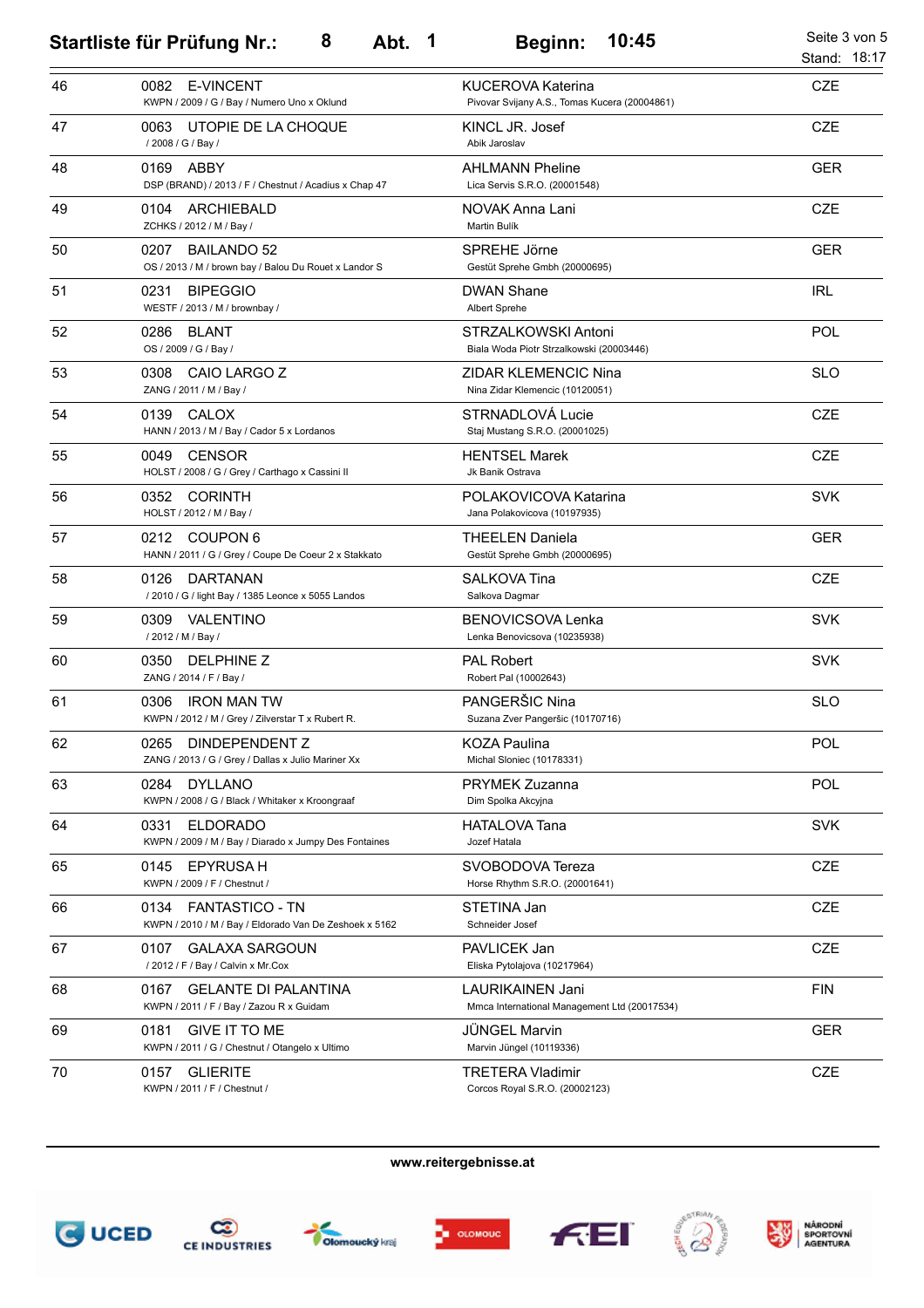|    | 8<br>Abt. 1<br><b>Startliste für Prüfung Nr.:</b>                                        | 10:45<br>Beginn:                                                      | Seite 4 von 5<br>Stand: 18:17 |
|----|------------------------------------------------------------------------------------------|-----------------------------------------------------------------------|-------------------------------|
| 71 | <b>GOLDRISTA</b><br>0057<br>CZEWB / 2013 / F / Chestnut /                                | <b>HUMPLIKOVA Vladislava</b><br>Vladislava Humplikova (10143161)      | <b>CZE</b>                    |
| 72 | <b>GRAVIN VAN HET NETEHOF</b><br>0092<br>BWP / 2006 / F / Chestnut / Darco x Codex       | MATEJCKOVA Anna<br>Roger De Winter (10014765)                         | <b>CZE</b>                    |
| 73 | 0204<br><b>GUESSSINA</b><br>KWPN / 2011 / G / Chestnut / Vdl Zirocco Blue x Manhattan    | <b>SCHOBER Philipp</b><br>Sportpferde Center Rothenburg (20005036)    | <b>GER</b>                    |
| 74 | <b>HEVANTOS</b><br>0273<br>KWPN / 2012 / G / Grey / Hennes & Mauritz Levantos 2 x        | <b>KURLETO Kornelia</b><br>Mobi Sp. Z O.O. Sp. K. (20000610)          | POL                           |
| 75 | 0354<br><b>HICKSTEAD TN</b><br>KWPN / 2012 / G / Bay / Canabis Z x Calvaro Z             | POLAS Juraj<br>Equisale S.R.O.                                        | <b>SVK</b>                    |
|    | Pause - Break                                                                            |                                                                       |                               |
| 76 | <b>HODESSA O</b><br>0324<br>KWPN / 2012 / F / Chestnut / Chello Iii Vdl                  | <b>GAALOVA Dominika</b><br>Slovenské Obchodné Združenie, A.S.         | <b>SVK</b>                    |
| 77 | 0094<br><b>HUMAN LEAQUE</b><br>KWPN / 2012 / G / Bay /                                   | MICHLICKOVA Mariana<br>Srpek, S.R.O. (20002137)                       | <b>CZE</b>                    |
| 78 | 0089<br>I AM<br>KWPN / 2013 / G / Bay /                                                  | MALÝ Jan<br>Elise Leisink (10130640)                                  | <b>CZE</b>                    |
| 79 | <b>IPHONE</b><br>0248<br>KWPN / 2013 / M / Bay /                                         | <b>GRUNDKOWSKA Monika</b><br>Beata Grundkowska (10123741)             | POL                           |
| 80 | <b>JB TEN DRIES</b><br>0020<br>BWP / 2009 / M / Grey /                                   | <b>BOLLEN Thibaut</b><br>Pb Equestrian                                | <b>BEL</b>                    |
| 81 | <b>JOTTIE VDM</b><br>0332<br>KWPN / 2014 / F / Chestnut /                                | <b>HAVLOVICOVA Petra</b><br>Peter Havlovic (10173143)                 | <b>SVK</b>                    |
| 82 | KANNON 2000 Z<br>0078<br>ZANG / 2013 / M / Bay /                                         | KOVAROVA Natalie<br>Jaroslav Kovar (10212347)                         | <b>CZE</b>                    |
| 83 | KARISMA DE LAUBRY<br>0006<br>BWP / 2010 / F / Bay / Nabab De Reve x Cardento             | <b>BRENNAND Jennifer</b><br>Caterina Brennand                         | <b>AUT</b>                    |
| 84 | 0035<br><b>LADY PARCO</b><br>/ 2007 / F / Grey / Parco x Quickfeuer Van Koeksho          | CERMAKOVA Daniela<br>Jana Cermakova (10218977)                        | <b>CZE</b>                    |
| 85 | 0314<br><b>LAMBORGHINI 98</b><br>OLDBG / 2010 / G / Bay / Böckmann'S Lord Pezi x Grannus | <b>CHUDYBA Bronislav</b><br>Belam S.R.O. (20002545)                   | <b>SVK</b>                    |
| 86 | <b>LENTILKA</b><br>0081<br>CZEWB / 2010 / F / Bay / Lord Caletto x Cassilius             | <b>KUBRICKA Katerina</b><br>Kubricky Jan                              | CZE                           |
| 87 | 0227<br>LUFTIKUS BOY<br>BAVAR / 2004 / M / Bay / Landprinz x Duktus                      | SZÁSZ Sándor<br>Spindler, Ljubica Banic                               | <b>HUN</b>                    |
| 88 | HUNTELAAR<br>0322<br>AES / 2012 / M / Bay /                                              | DROPPOVA Dominika<br>Peter Havlovic (10173143)                        | <b>SVK</b>                    |
| 89 | <b>CLASSIFIED LOVE</b><br>0098<br>DWB / 2009 / M / Grey / Colman x Gambler's Cup Xx      | <b>MLADEK Vaclav</b><br>Elektrospoj S.R.O. (20002117)                 | <b>CZE</b>                    |
| 90 | 0197<br>MUSE DE BOURGUIGNON<br>BWP / 2012 / F / Bay / Action - Breaker x Quorum De L     | MÜLLER Alexander<br>Springpferde Stiftland Gmbh & Co.Kg (20005369)    | <b>GER</b>                    |
| 91 | SAM<br>0281<br>HANN / 2012 / G / Bay /                                                   | <b>NOWAK Grzegorz</b><br>Fundacja Klub Jazdy Konnej Zatoka (20002918) | POL                           |
| 92 | 0111<br><b>CENTOULAGO</b><br>OS / 2011 / G / Dunkelbraun / Centadel x Toulon             | PISARIK Adam<br>Bohemia Energy Club, A.S. (20004510)                  | CZE                           |
| 93 | 0203<br><b>QUILOMA</b><br>ZfDP / 2007 / F / Bay / Quasimodo Z x Ramiro                   | <b>RUPPERT Maximiliane</b><br>Bachmeier, Christian                    | <b>GER</b>                    |
| 94 | 0358<br><b>QUATTRO CENTO</b><br>HOLST / 2010 / M / Bay /                                 | SILLO Radovan<br>Jana Dolezalova (10071516)                           | <b>SVK</b>                    |